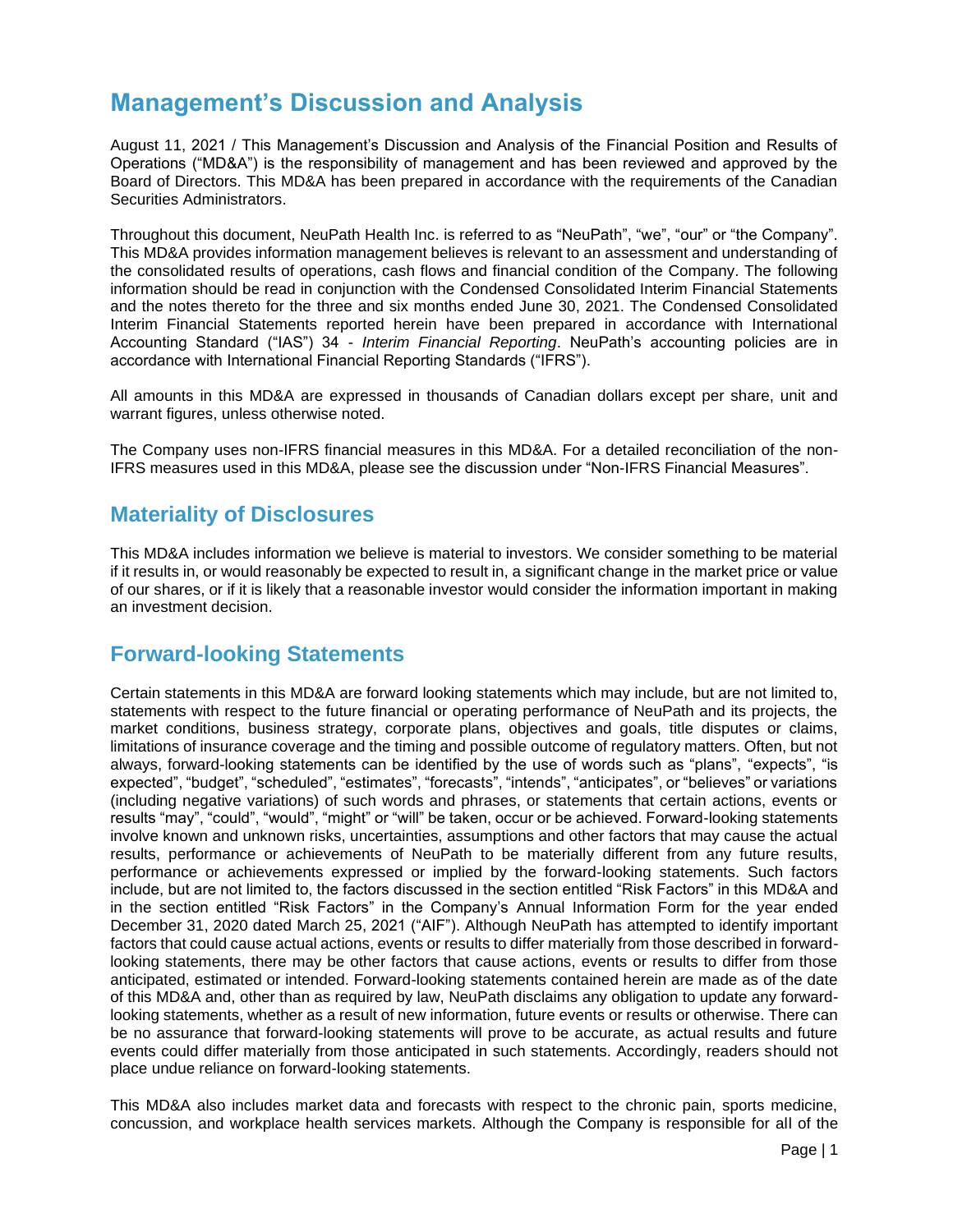disclosure contained in this MD&A, in some cases the Company relies on and refers to market data and certain industry forecasts that were obtained from third party surveys, market research, consultant surveys, publicly available information and industry publications and surveys that it believes to be reliable. Unless otherwise indicated, all market and industry data and other statistical information and forecasts contained in this MD&A are based on independent industry publications, reports by market research firms or other published independent sources and other externally obtained data that the Company believes to be reliable. Any such market data, information or forecast may prove to be inaccurate because of the method by which it was obtained or because it cannot always be verified with complete certainty given the limits on the availability and reliability of raw data, the voluntary nature of the data gathering process and other limitations and uncertainties, including those discussed in the AIF under the heading "Risk Factors". As a result, although the Company believes that these sources are reliable, it has not independently verified the information.

## **Non-IFRS Financial Measures**

The Company discloses non-IFRS measures (such as adjusted EBITDA) that do not have standardized meanings prescribed by IFRS. The Company believes that shareholders, investment analysts and other readers find such measures helpful in understanding the Company's financial performance. Non-IFRS financial measures do not have any standardized meaning prescribed by IFRS and may not have been calculated in the same way as similarly named financial measures presented by other reporting issuers and therefore unlikely to be comparable to similar measures presented by other companies. Furthermore, these non-IFRS measures should not be considered in isolation or as a substitute for measures of performance or cash flows as prepared in accordance with IFRS. These measures should be considered as supplemental in nature and not as a substitute for related financial information prepared in accordance with IFRS.

## **Adjusted EBITDA**

EBITDA refers to net income (loss) determined in accordance with IFRS, before depreciation and amortization, net interest expense (income) and income tax expense (recovery). The Company defines adjusted EBITDA as EBITDA, plus stock-based compensation expense, restructuring costs, fair value adjustments, listing expense and transaction costs, impairment charges and finance income. Management believes adjusted EBITDA is a useful supplemental measure to determine the Company's ability to generate cash available for working capital, capital expenditures, debt repayments, interest expense and income taxes.

The following table provides a reconciliation of adjusted EBITDA to net income (loss):

|                                                    | Three Months ended<br>June 30 |         | Six Months ended<br>June 30 |          |
|----------------------------------------------------|-------------------------------|---------|-----------------------------|----------|
|                                                    | 2021                          | 2020    | 2021                        | 2020     |
|                                                    | \$                            | \$      | \$                          | \$       |
| Net loss and comprehensive loss                    | (1, 148)                      | (3,351) | (1,850)                     | (4, 181) |
| Add back:                                          |                               |         |                             |          |
| Depreciation and amortization                      | 814                           | 628     | 1,539                       | 1,260    |
| Net interest expense                               | 231                           | 690     | 445                         | 1,136    |
| Income tax expense                                 | 158                           | 107     | 282                         | 207      |
| <b>EBITDA</b>                                      | 55                            | (1,926) | 416                         | (1,578)  |
| Add back:                                          |                               |         |                             |          |
| Stock-based compensation                           | 415                           | 38      | 492                         | 63       |
| Fair value adjustments                             |                               | 242     |                             | 405      |
| Listing expense and transaction costs <sup>1</sup> | 305                           | 2,258   | 916                         | 2,258    |
| Finance income                                     | (9)                           | (12)    | (18)                        | (24)     |
| <b>Adjusted EBITDA</b>                             | 766                           | 600     | 1,806                       | 1,124    |

<sup>1</sup> Transaction costs include professional fees related to the acquisition of HealthPointe and a portion of accrued contingent consideration that under IFRS 3, *Business Combinations* was not permitted to be included in the acquisition cost and has been accounted for as remuneration rather than consideration transferred.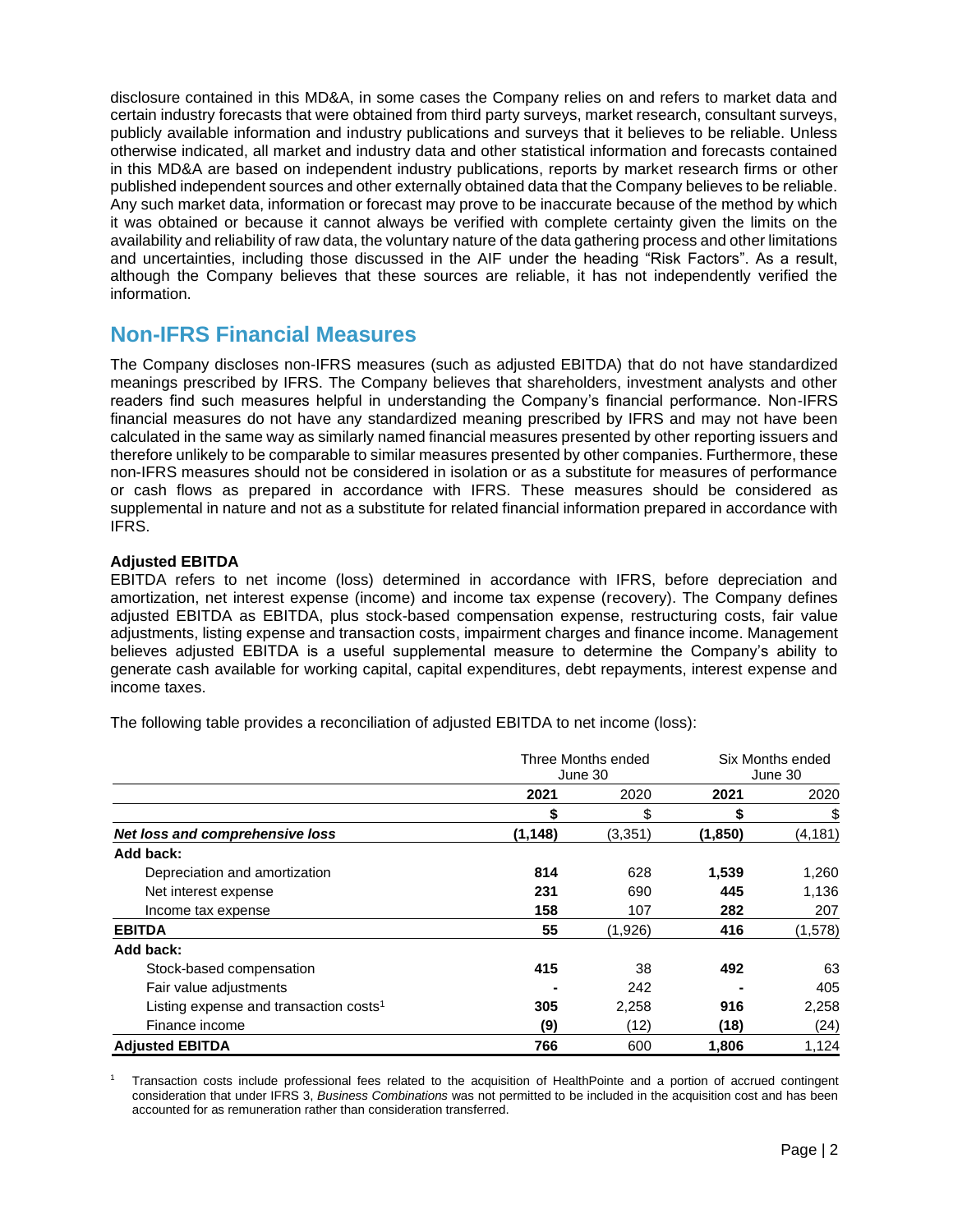## **Gross Margin**

Management believes gross margin is an important supplemental measure for evaluating operating performance and to allow for operating performance comparability from period to period. Gross margin is calculated as medical services revenue minus cost of medical services, divided by medical services revenue.

## **Overview**

NeuPath is an end-to-end, integrated network of health care businesses focused on transforming the hope of a better life into the reality of a life more fully lived. The Company endeavours to achieve this goal by working with patients to return functionality lost due to chronic pain, spinal injuries, sports related injuries and concussions. NeuPath's end-to-end solution is built on a base of research, with technology layered in, with a goal of better outcomes from assessments and treatments.



## **Research**

Through a wholly owned subsidiary, NeuPath provides contract research services to pharmaceutical companies. More importantly, these clinical research capabilities allow the Company to evaluate the efficacy of new and existing services and treatments. In addition, the Company utilizes its research capabilities to fill research gaps in traditionally underfunded areas, like chronic pain. NeuPath has completed data collection and is now working to publish the findings from a 550-patient study focused on chronic pain and the impact of NeuPath's treatments on patients' lives.

## **Technology**

NeuPath utilizes technology to enhance in-person care or to make care more accessible or more convenient for patients. During the COVID-19 pandemic in 2020, the Company enhanced its virtual care capabilities by converting approximately 9% of total patient visits to virtual visits. Virtual care is becoming increasingly important for patients. According to a recent study by Environics Research, 82% of Canadians believe their employer should provide access to virtual health care. In addition, NeuPath is currently working to develop a remote chronic pain management app that will allow patients to access education and tools that will help them better self-manage chronic pain. The Company's remote pain management app will utilize a more holistic, patient-centred approach to chronic pain management by including education and tools around sleep, exercise, diet and behaviour modification, in addition to traditional pharmacotherapy approaches for managing chronic pain. The app will allow for improved data collection and will facilitate improved communication between health care providers and patients. A recent study by University Health Network found that "digital solutions, including remote monitoring, can help chronic pain sufferers manage their pain".

## **Assessments & Treatments**

NeuPath operates an interdisciplinary network of medical clinics in Ontario and Alberta and an independent medical assessment business with a national network of health care providers. The Company's medical clinics provide comprehensive assessments and rehabilitation services to clients with chronic pain, musculoskeletal/back injuries, sports related injuries and concussions. NeuPath's health care providers cover a broad range of specialties and include: Physiatrists, Neurologists, Anesthesiologists, General Practitioners with specialized training in chronic pain, as well as Medication Management Physicians, Athletic Therapists and Nurses.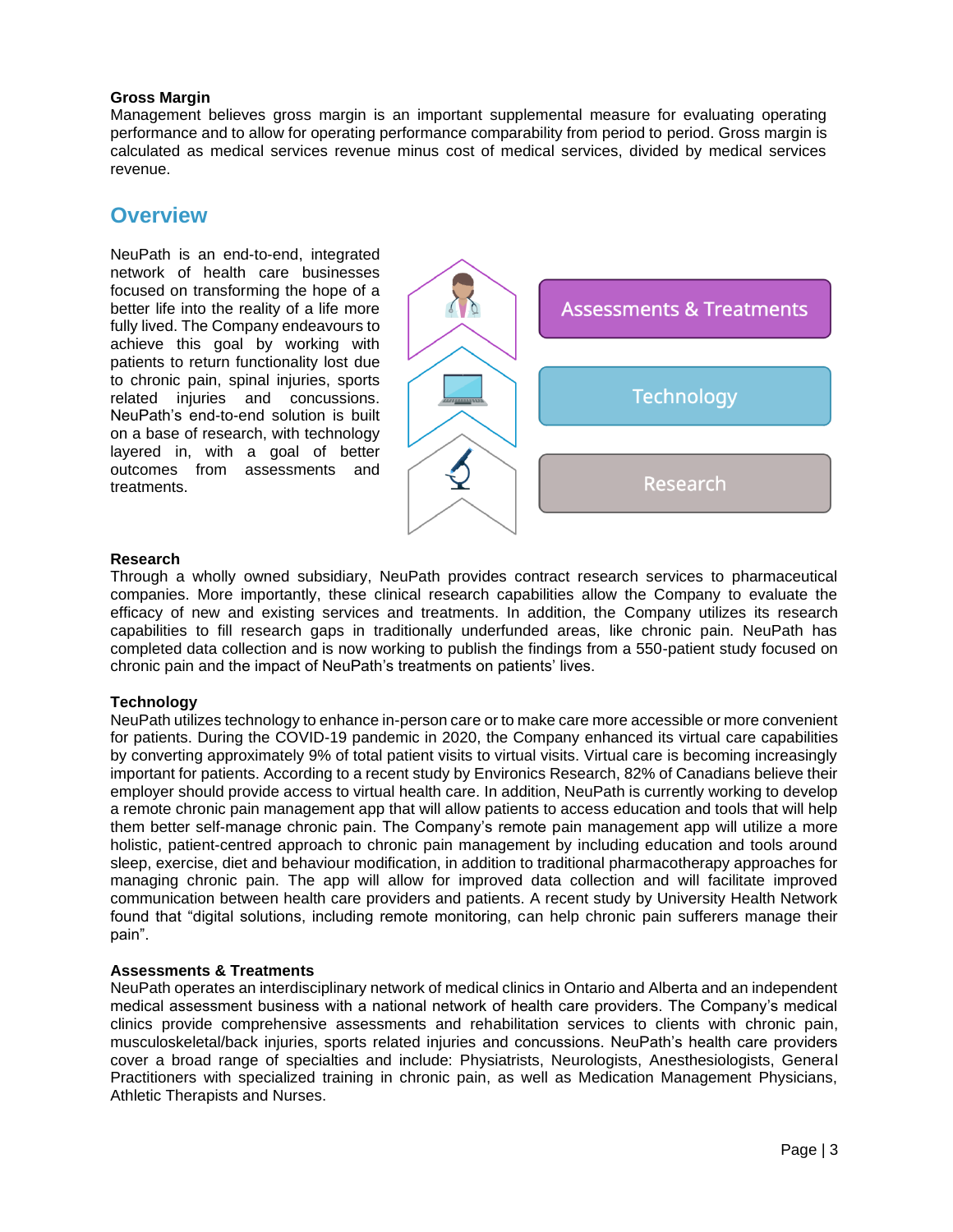NeuPath provides workplace health services and independent medical assessments to employers and disability insurers through a national network of health care providers, including: Cardiologists, Dentists, Dermatologists, Endocrinologists, Psychiatrists, Gastroenterologists, General Practitioners, Internal Medicine Specialists, Neurologists, Neuropsychiatrists, Neuropsychologists, Occupational Therapists, Ophthalmologists, Orthopedic Surgeons, Physiatrists, Physiotherapists, Psychologists, Respirologists and Rheumatologists.

NeuPath generates revenue by providing both insured and uninsured services to patients. Insured services include treatments or procedures covered by provincial health plans and third-party health insurance plans. In most cases, the insurer is billed directly by NeuPath. Uninsured services include assessments, treatments and procedures that are not covered by provincial health plans or third-party health insurance plans and are billed directly to patients.

## **Markets**

The Company competes in the chronic pain, sports medicine, concussion and workplace health services markets in Canada. Conditions often coexist amongst these distinct markets, for example, chronic pain is one of the known consequences of a traumatic brain injury. NeuPath believes that having the ability to treat these often co-existing conditions and building collaborative, interdisciplinary teams of health care providers are distinct competitive advantages and are important foundations for improving patient care.



## **Chronic Pain**

According to the Global Burden of Disease Study, chronic pain is the 4<sup>th</sup> most burdensome disease or condition<sup>(1)</sup>. Not

surprisingly, chronic pain is also prevalent, impacting approximately 1 in 5 adults worldwide<sup>(2)</sup>. Despite chronic pain's prevalence and impact, it has only recently started to attract increased attention. In May 2019, the World Health Organization added chronic pain to its International Classification of Diseases for the first time. The International Classification of Diseases is used worldwide as a diagnostic tool to classify causes of injury or death and the addition of chronic pain will allow for better tracking of the impact and prevalence of chronic pain. In addition, the Canadian federal government formed the Canadian Pain Task Force in March 2019 to assess how chronic pain is currently managed and make recommendations for improvement. Both of these initiatives should result in increased attention on chronic pain.

In terms of cost, a recent study found that chronic pain cost between \$38-\$40 billion in Canada in 2019, of which \$15-\$17 billion represents direct health care costs<sup>(3)</sup>.

## **Sports Medicine**

According to a 2015 report by Parachute, injuries in sports and physical activity cost the Canadian health care system nearly \$1.5 billion annually.

## **Concussions**

\_\_\_\_\_\_\_\_\_\_\_\_\_\_\_\_\_\_\_\_\_\_\_\_

Concussions or traumatic brain injuries ("TBIs") have gained prominence recently mainly due to research and improved understanding around chronic traumatic encephalopathy ("CTE") and its connection to head trauma. *The Cost of Injury in Canada* study, released in 2015, estimated the cost of head injuries in sports and recreation at \$1.0 billion per year in Canada.

<sup>(1)</sup> Kassebaum NJ, Smith AGC, Bernabé E, Fleming TD, Reynolds AE, Vos T, Murray CJL, Marcenes W; GBD 2015 Oral Health Collaborators. Global, Regional, and National Prevalence, Incidence, and Disability-Adjusted Life Years for Oral Conditions for 195 Countries, 1990-2015: A Systematic Analysis for the Global Burden of Diseases, Injuries, and Risk Factors. J Dent Res. 2017 Apr;96(4):380-387. doi: 10.1177/0022034517693566. PMID: 28792274; PMCID: PMC5912207.

BU School of Public Health. (2017). Chronic Pain and the Health of Populations. Retrieved from

https://www.bu.edu/sph/news/articles/2017/chronic-pain-and-the-health-of-populations/.

<sup>&</sup>lt;sup>(3)</sup> The Canadian Pain Task Force. (2020). Working Together to Better Understand, Prevent, and Manage Chronic Pain: What We Heard. Cat.: H134-17/2020E-PDF. Retrieved from https://www.canada.ca/content/dam/hc-sc/documents/corporate/about-healthcanada/public-engagement/external-advisory-bodies/canadian-pain-task-force/report-2020-rapport/report-2020.pdf.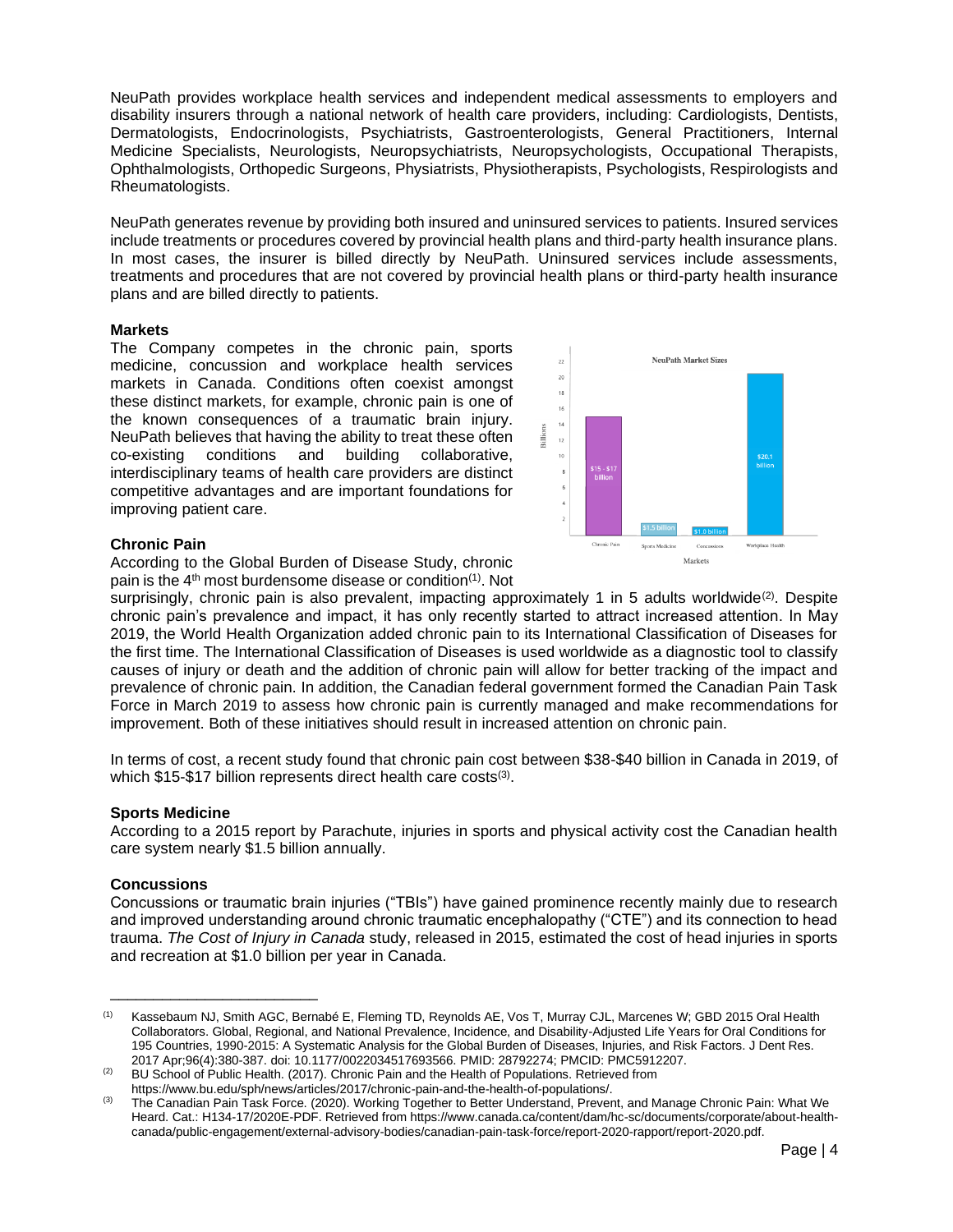## **Workplace Health Services**

Spending on employee benefit group life and health plans in Canada was estimated to be \$46.1 billion in 2019, with \$21.9 billion spent on medical benefits. A significant portion of this cost is allocated to traditional benefits like medical, dental and life/AD&D. A recent study by Deloitte found that employers are increasingly aware that conditions like mental illness are costly for employers. As a result, some employers are investing in workplace mental health initiatives and, more importantly, are generating a positive return on investment.

According to a recent report by the Conference Board of Canada, health care costs in Canada are expected to increase substantially over the next decade due to an aging population, combined with population growth and the impact of the COVID-19 pandemic. Without substantial increases in public funding, Canadians could experience a reduction in access to care and employers could see a corresponding increase in lost productivity. Based on early experiences with workplace mental health initiatives, in an effort to reduce the costs associated with lost productivity, employers might look to implement other workplace health initiatives.

## **Significant Transactions**

## **KumoCare Acquisition**

On June 9, 2021, the Company announced a strategic transaction to acquire KumoCare, a virtual care platform to further expand NeuPath's virtual care and telemedicine offerings. Prior to the COVID-19 pandemic, patients and their physicians alike preferred an in-person care experience. The care model changed out of necessity in 2020 to bring about virtual care via telemedicine that was both clinically useful and economically viable. NeuPath went from no virtual care visits in 2019 to nearly 10% of all consultations in 2020 and is currently above those levels in 2021. There are numerous benefits to NeuPath from this transaction, including:

- reduced wait times with more efficient and easy access for both patients and their physicians;
- drives a new revenue line for NeuPath across all of NeuPath's offerings;
- the ability to provide care beyond the physical constraints of clinic locations and hours;
- seamless integration with health card validation and payment processing; and
- NeuPath intends to unveil additional business lines over time, powered by the KumoCare platform.

Under the terms of the definitive agreement, and in consideration for the purchase of 100% of the issued and outstanding shares of Aidly Inc. and KumoCare Peel York Inc., the owners of KumoCare, NeuPath has agreed to pay total consideration of up to \$1.5 million subject to a net working capital adjustment, payable as follows: (i) \$1.0 million payable in NeuPath shares based on the volume weighted average price for the ten consecutive trading days immediately preceding the signing date; and (ii) additional cash consideration of up to \$0.5 million, based on the achievement of certain operational targets. The acquisition is subject to customary closing conditions, including approval by the TSX Venture Exchange (the "Exchange"). The transaction is expected to close in the third quarter of 2021.

## **HealthPointe Acquisition**

On February 7, 2021, the Company completed the acquisition of HealthPointe Medical Centres Ltd. ("HealthPointe"). HealthPointe operates a 20,000 square foot facility in Edmonton, Alberta offering physician-based care services for a wide range of injuries and issues, including chronic pain management, spinal injuries, sport medicine and concussions. Patients receive interdisciplinary care from HealthPointe's roster of Physiatrists, Neurologists, Medication Management Physicians, Athletic Therapists and Nurses. In addition to the medical clinic, HealthPointe also holds a minority equity interest in two physiotherapy and sport medicine clinics in Alberta.

Under the terms of the Share Purchase Agreement, in consideration for the purchase of 100% of the issued and outstanding shares of HealthPointe, NeuPath agreed to pay total cash consideration of up to \$4.7 million, including an upfront payment of \$3.2 million and up to \$1.5 million of contingent consideration over a two-year measurement period, based on the achievement of certain financial results, as well as the assumption of approximately \$2.0 million of term debt spread across a number of facilities, which renew annually for consecutive 12-month periods bearing interest at the Royal Bank of Canada ("RBC") prime rate, and approximately \$93 for cash and other working capital adjustments.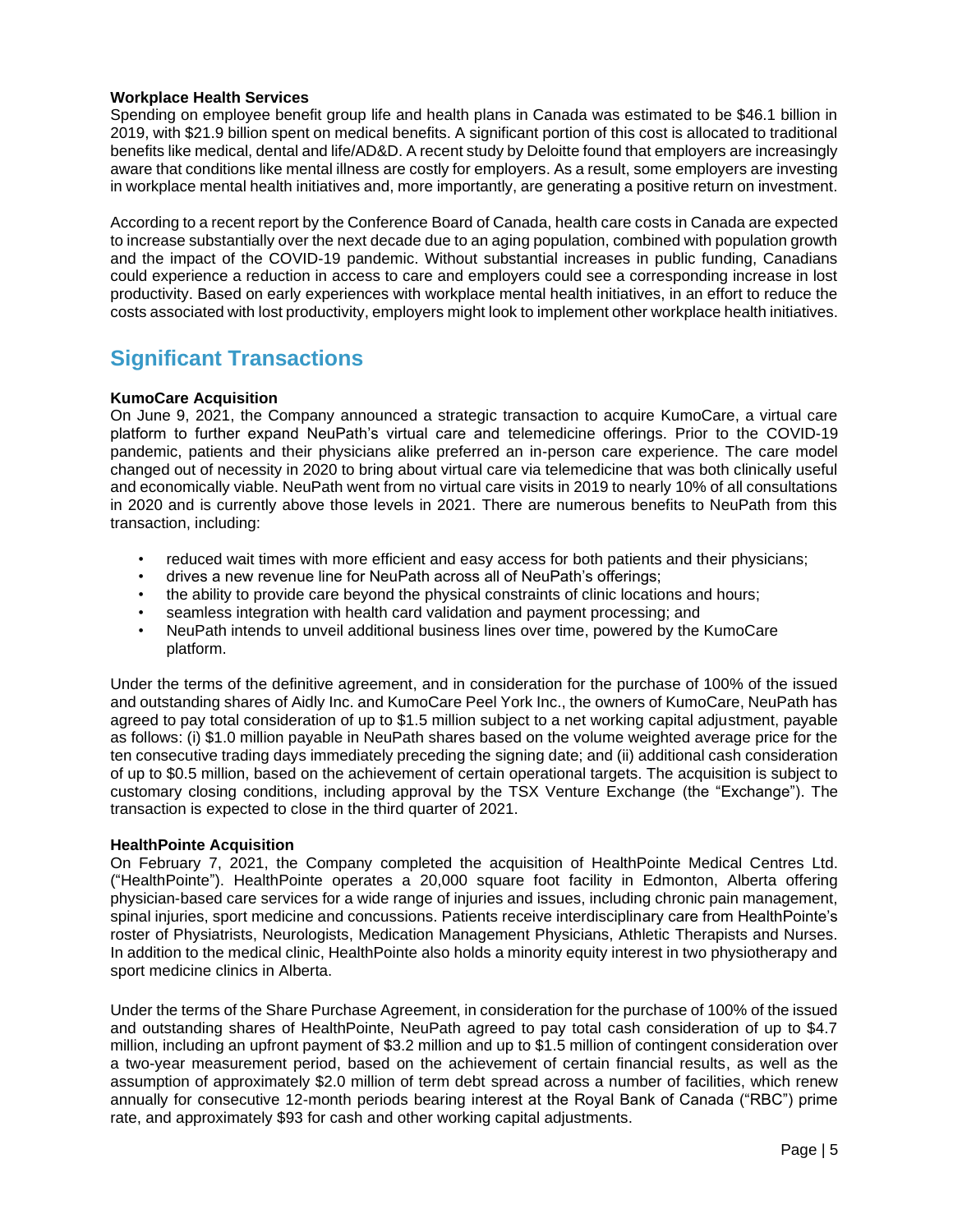## **Bought Deal Financing**

On November 13, 2020, the Company closed a short-form prospectus offering, on a bought deal basis, including the full exercise of the underwriters' overallotment option. The Company issued a total of 13,340,000 units at the price of \$0.90 per unit for aggregate gross proceeds of approximately \$12.0 million. Each unit comprised of one common share and one-half of one common share purchase warrant of the Company. Each whole warrant is exercisable into one common share of the Company at an exercise price of \$1.25 until November 13, 2022. The Company has the right to accelerate the expiry date of the warrants, upon no less than 15 trading days' notice to the holders of warrants and issuing a news release announcing the acceleration, if the volume weighted average trading price of the common shares for any twenty consecutive trading days on the Exchange exceeds \$1.75 per share. In connection with the bought deal, the underwriters were paid cash commissions of \$0.7 million and issued 800,400 broker warrants of the Company. Each broker warrant is exercisable to acquire one common share of the Company at the exercise price of \$0.90 per common share until November 13, 2022. The Company incurred additional share issuance costs amounting to approximately \$0.7 million in connection to the financing.

## **Qualifying Transaction**

On June 25, 2020, the Company closed its qualifying transaction with 2576560 Ontario Inc. ("257"), Canada's largest provider of chronic pain management services (the "Qualifying Transaction"). Prior to the Qualifying Transaction, the Company was known as Klinik Health Ventures Corp. ("Klinik"), a capital pool company as defined by Policy 2.4 of the Exchange. Pursuant to the terms of the Qualifying Transaction, the Company indirectly acquired all of the issued and outstanding shares of 257 in consideration for common shares of the Company. The Qualifying Transaction was effected through a reverse takeover structured as a court approved plan of arrangement under Section 182 of the *Business Corporations Act* (Ontario) (the "Arrangement") on the terms and conditions set out in the arrangement agreement dated as of April 24, 2020, among the Company, 2752695 Ontario Inc. (a wholly owned subsidiary of the Company at the time) and 257.

Pursuant to the Arrangement: (i) the holders of common shares of 257 received five (5) common shares of the Company in exchange for each common share of 257 held by them (the "Exchange Ratio"); (ii) all outstanding options and warrants of 257 were exchanged, based on the Exchange Ratio, for options and warrants of the Company on substantially similar terms and conditions; and (iii) 257 amalgamated with 2752695 Ontario Inc. Immediately following the completion of the Arrangement, the Company completed a share consolidation on a 5:1 basis (the "Consolidation"). Upon completion of the Arrangement and the Consolidation, there were 28,503,446 common shares of the Company issued and outstanding, of which, former shareholders of 257 held approximately 86% of the Company's then issued and outstanding common shares. As a result, the Qualifying Transaction resulted in the reverse takeover of the Company by 257.

Upon completion of the Qualifying Transaction, the business of 257 became the business of the Company as a result of 257 becoming a wholly owned subsidiary of the Company. The common shares of the Company resumed trading on the Exchange on July 6, 2020 under the ticker symbol "NPTH".

## **Impact of the COVID-19 Pandemic**

On March 11, 2020, the World Health Organization declared the outbreak of the novel strain of coronavirus, specifically identified as "COVID-19", a global pandemic. The outbreak resulted in governments worldwide enacting emergency measures to combat the spread of the virus. These measures, which included the implementation of travel bans, border shutdowns, self-imposed quarantine periods, closure of non-essential businesses and restrictive social measures, have caused material disruption to businesses globally, resulting in an economic slowdown and significant volatility in global equity markets.

The COVID-19 pandemic had a negative impact on the Company's revenue during the end of the first quarter and into the second quarter of 2020. During this period, a number of patients cancelled appointments and, in an effort to protect our patients, staff and physicians, we restricted patient volumes in our clinics and temporarily closed three clinics to patient visits at the end of March 2020. To minimize the impact on revenue, we were able to shift some patients, physicians and staff to other clinics in our network. After implementing additional safety protocols, the three clinics closed to patient visits in March 2020 were reopened in late April and early May.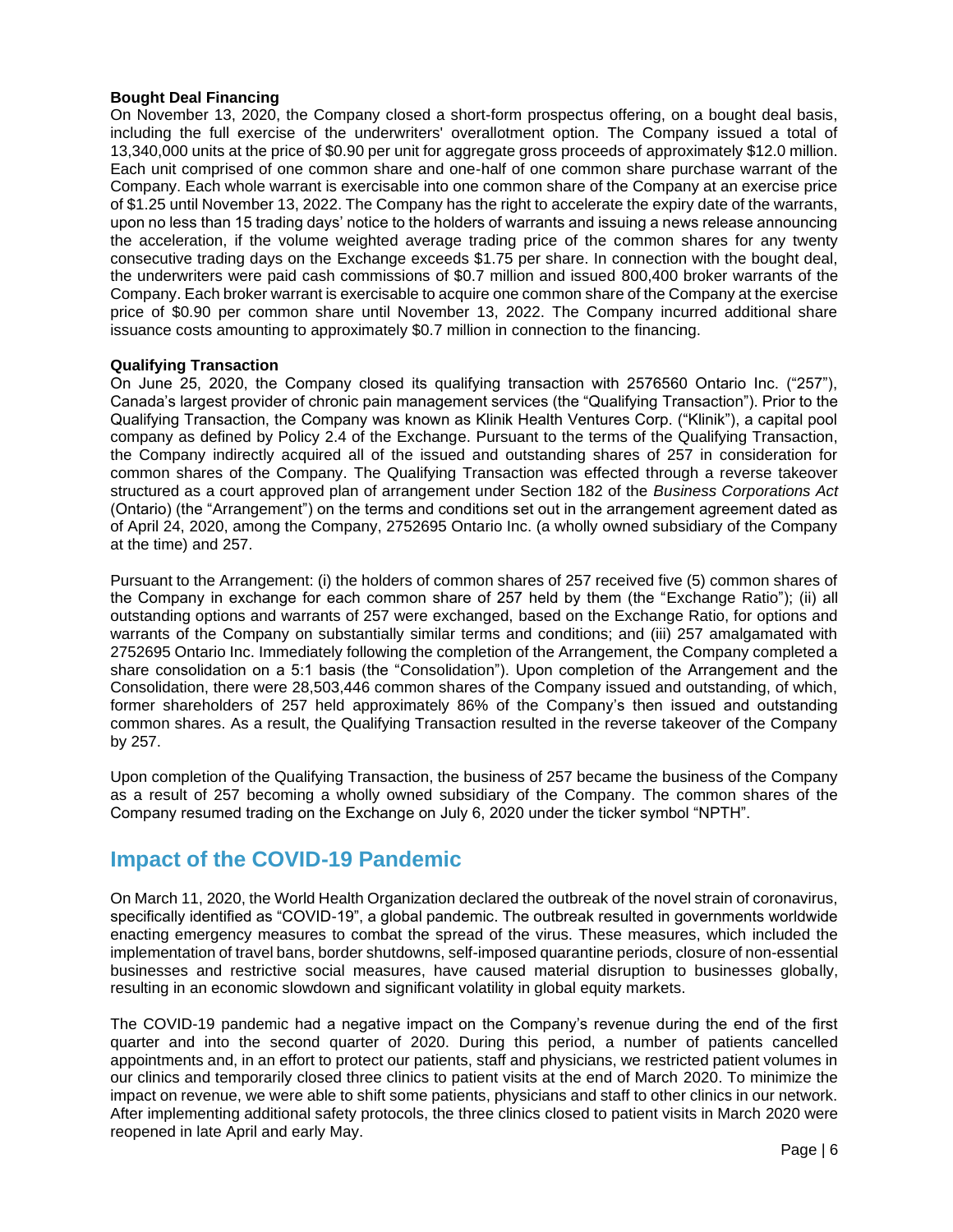The COVID-19 pandemic also impacted the cost of providing medical services to our patients. The Company continues to incur additional costs related to purchasing personal protection equipment, as well as additional labour costs to screen patients for COVID-19 symptoms prior to their appointments to ensure the safety of patients, physicians and our staff.

NeuPath's executive team is closely monitoring the evolution of the COVID-19 pandemic and continues to focus on using technology to improve patient care. The health and safety of our employees, patients, physicians and community continue to be a top priority and the Company will continue to operate in a manner consistent with the emergency measures implemented by the Government of Canada and the Provinces of Ontario and Alberta to combat the spread of the COVID-19 pandemic.

## **Growth Strategy**

The Company's growth strategy is focused on two key pillars:

- *Organic growth* The Company's focus is to generate revenue growth by improving capacity utilization at its existing medical clinics. In addition to adding complementary services, adding health care providers, and improving patient throughput, the Company is also leveraging proprietary technology platforms to further improve utilization and build new revenue streams. Capacity utilization was 64% in the six months ended June 30, 2021 compared to 51% in the comparative period in 2020. Capacity utilization was negatively impacted in 2020 by the COVID-19 pandemic.
- *Strategic acquisitions* The market for medical clinics is highly fragmented in Canada. The Company acquired HealthPointe in Edmonton in February 2021 as the first step in its expansion into Western Canada. The Company plans to acquire medical clinics across the country to expand its national footprint and continue to leverage its existing infrastructure.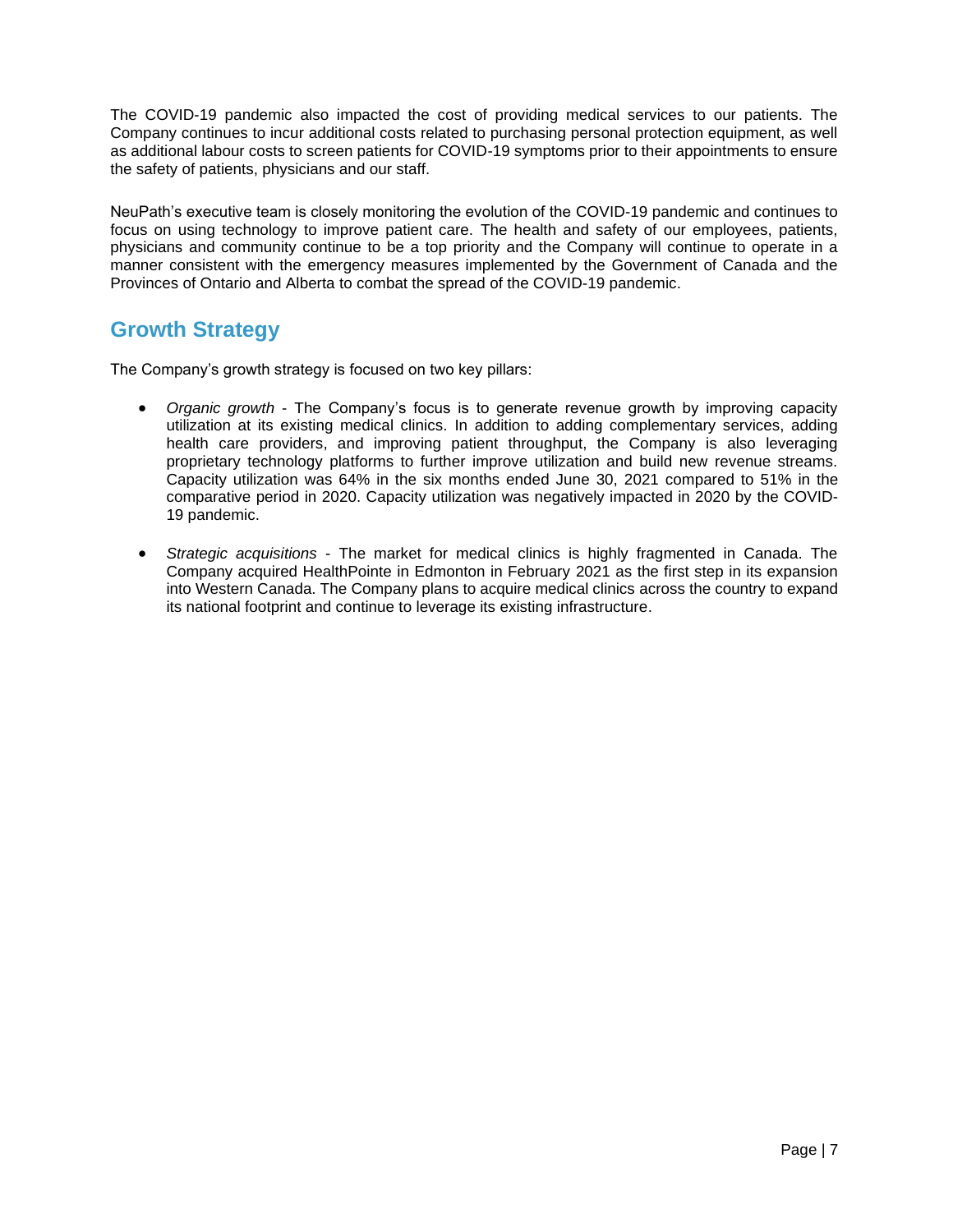|                                                                        | Three Months ended<br>June 30 |          |               | Six Months ended<br>June 30            |  |
|------------------------------------------------------------------------|-------------------------------|----------|---------------|----------------------------------------|--|
|                                                                        | 2021                          | 2020     | 2021          | 2020                                   |  |
|                                                                        | \$                            | \$       | \$            | \$                                     |  |
| <b>Operations</b>                                                      |                               |          |               |                                        |  |
| Clinic revenue                                                         | 15,211                        | 10,452   | 28,753        | 21,244                                 |  |
| Non-clinic revenue                                                     | 716                           | 770      | 1,367         | 1,580                                  |  |
| <b>Total Revenue</b>                                                   | 15,927                        | 11,222   | 30,120        | 22,824                                 |  |
| <b>Total operating expenses</b>                                        | 16,809                        | 11,978   | 31,166        | 24,159                                 |  |
| Loss from operations                                                   | (882)                         | (756)    | (1,046)       | (1, 335)                               |  |
| Other expenses                                                         | 108                           | 2,488    | 522           | 2,639                                  |  |
| Loss before income taxes                                               | (990)                         | (3,244)  | (1, 568)      | (3, 974)                               |  |
| Income tax expense                                                     | 158                           | 107      | 282           | 207                                    |  |
| Net loss and comprehensive loss                                        | (1, 148)                      | (3, 351) | (1, 850)      | (4, 181)                               |  |
| Adjusted EBITDA <sup>1</sup>                                           | 766                           | 600      | 1,806         | 1,124                                  |  |
| Net loss per common share                                              |                               |          |               |                                        |  |
| basic and diluted                                                      | (0.03)                        | (0.18)   | (0.04)        | (0.25)                                 |  |
| Weighted average number of common shares<br>outstanding (in thousands) |                               |          |               |                                        |  |
| basic and diluted                                                      | 45,068                        | 18,309   | 44,106        | 16,930                                 |  |
|                                                                        |                               |          | As at<br>2021 | As at<br>June 30, December 31,<br>2020 |  |
| <b>Financial Position</b>                                              |                               |          | \$            | $\overline{\mathcal{L}}$               |  |
| Cash and cash equivalents                                              |                               |          | 6,109         | 10,850                                 |  |
| <b>Total assets</b>                                                    |                               |          | 51,606        | 46,120                                 |  |
| Total non-current liabilities                                          |                               |          | 11,998        | 8,516                                  |  |
| <b>Total liabilities</b>                                               |                               |          | 25,340        | 18,496                                 |  |
| <b>Total equity</b>                                                    |                               |          | 26,266        | 27,624                                 |  |

1. Adjusted EBITDA is a non-IFRS measure. Please refer to *Non-IFRS Financial Measures* above.

# **Results of Operations**

## **Medical Services**

|                      |        | Three Months ended<br>June 30 |        | Six Months ended<br>June 30 |
|----------------------|--------|-------------------------------|--------|-----------------------------|
|                      | 2020   | 2020                          | 2021   | 2020                        |
|                      |        |                               |        | \$                          |
| Clinic revenue       | 15,211 | 10.452                        | 28,753 | 21,244                      |
| Non-clinic revenue   | 716    | 770                           | 1,367  | 1,580                       |
| <b>Total revenue</b> | 15,927 | 11.222                        | 30,120 | 22,824                      |

Total revenue is comprised of clinic revenue and non-clinic revenue. Total revenue was \$15.9 million and \$30.1 million for the three and six months ended June 30, 2021 compared to \$11.2 million and \$22.8 million for the three and six months ended June 30, 2020.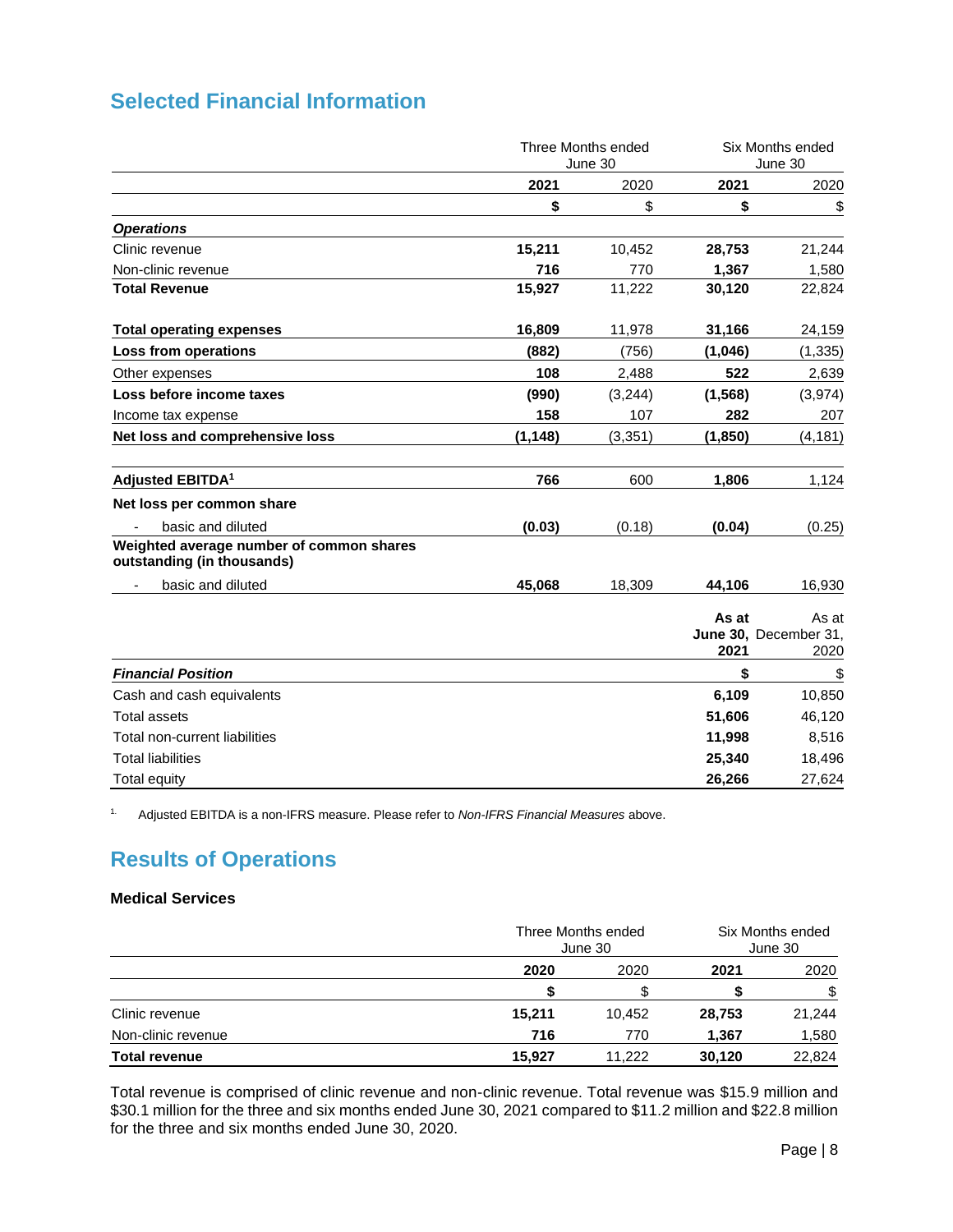## *Clinic revenue*

Clinic revenue is based on providing medical services to patients. Clinic revenue was \$15.2 million and \$28.8 million for the three and six months ended June 30, 2021 compared to \$10.5 million and \$21.2 million for the three and six months ended June 30, 2020. The acquisition of HealthPointe in February 2021 accounted for \$3.1 million and \$4.9 million of the increase in clinic revenue in the three and six months ended June 30, 2021, the balance was related to organic growth from improved capacity utilization. Overall, capacity utilization increased to 64% and 63% in the three and six months ended June 30, 2021 compared to 51% in the comparative three and six-month periods.

#### *Non-clinic revenue*

Non-clinic revenue was \$0.7 million and \$1.4 million for the three and six months ended June 30, 2021 compared to \$0.8 million and \$1.6 million for the three and six months ended June 30, 2020. Non-clinic revenue is earned from physician staffing where NeuPath provides physicians for provincial and federal correctional institutions and hospital health departments across Canada, and from contract research services provided to pharmaceutical companies and clinical research organizations. This revenue fluctuates depending on the need for physicians in certain institutions and the timing and enrolment of clinical studies that the Company is working on.

#### **Significant Customers**

Under IFRS 8, *Operating Segments* ("IFRS 8"), major customers are those that account for greater than 10% of the Company's consolidated revenues. The Company has two major customers that accounted for 89% of the Company's total revenue for the three and six months ended June 30, 2021 [one major customer represented 93% and 92% of the Company's total revenue for the three and six months ended June 30, 2020]. The Company's credit risk is low as its major customers are both government organizations.

## **Operating Expenses**

|                                 | Three Months ended<br>June 30 |        | Six Months ended<br>June 30 |        |
|---------------------------------|-------------------------------|--------|-----------------------------|--------|
|                                 | 2021                          | 2020   | 2021                        | 2020   |
|                                 |                               | \$     |                             |        |
| Cost of medical services        | 13,098                        | 8,833  | 24,313                      | 18,204 |
| General and administrative      | 2,237                         | 1,513  | 4,141                       | 2,908  |
| Occupancy costs                 | 441                           | 320    | 754                         | 666    |
| Depreciation and amortization   | 802                           | 622    | 1,513                       | 1,245  |
| Interest cost                   | 231                           | 690    | 445                         | 1,136  |
| <b>Total operating expenses</b> | 16.809                        | 11.978 | 31,166                      | 24.159 |

Total operating expenses were \$16.8 million and \$31.2 million for the three and six months ended June 30, 2021 compared to \$12.0 million and \$24.2 million for the three and six months ended June 30, 2020.

#### *Cost of Medical Services*

Cost of medical services was \$13.1 million and \$24.3 million for the three and six months ended June 30, 2021 compared to \$8.8 million and \$18.2 million for the three and six months ended June 30, 2020. Cost of medical services increased due to increased medical services revenue and includes \$0.2 million and \$0.4 million of remuneration payment accruals related to the HealthPointe acquisition, and \$0.3 million of Restricted Share Unit ("RSU") award accruals related to the HealthPointe physician vendors for the current three and six-month periods. In the comparative three and six-month periods, the cost of medical services included \$0.3 million of Canada Emergency Wage Subsidy ("CEWS") payroll subsidies available under the COVID-19 Economic Response Plan. Cost of medical services as a percentage of medical services revenue was 82.2% and 80.7% for the three and six months ended June 30, 2021 compared to 78.7% and 79.8% for the three and six months ended June 30, 2020.

Gross margin was 17.8% and 19.3% for the three and six months ended June 30, 2021 compared to 21.3% and 20.2% for the three and six months ended June 30, 2020. Gross margin for the current three and six-month periods was impacted by remuneration payment accruals related to the HealthPointe acquisition and RSU award accruals related to the HealthPointe physician vendors. Excluding these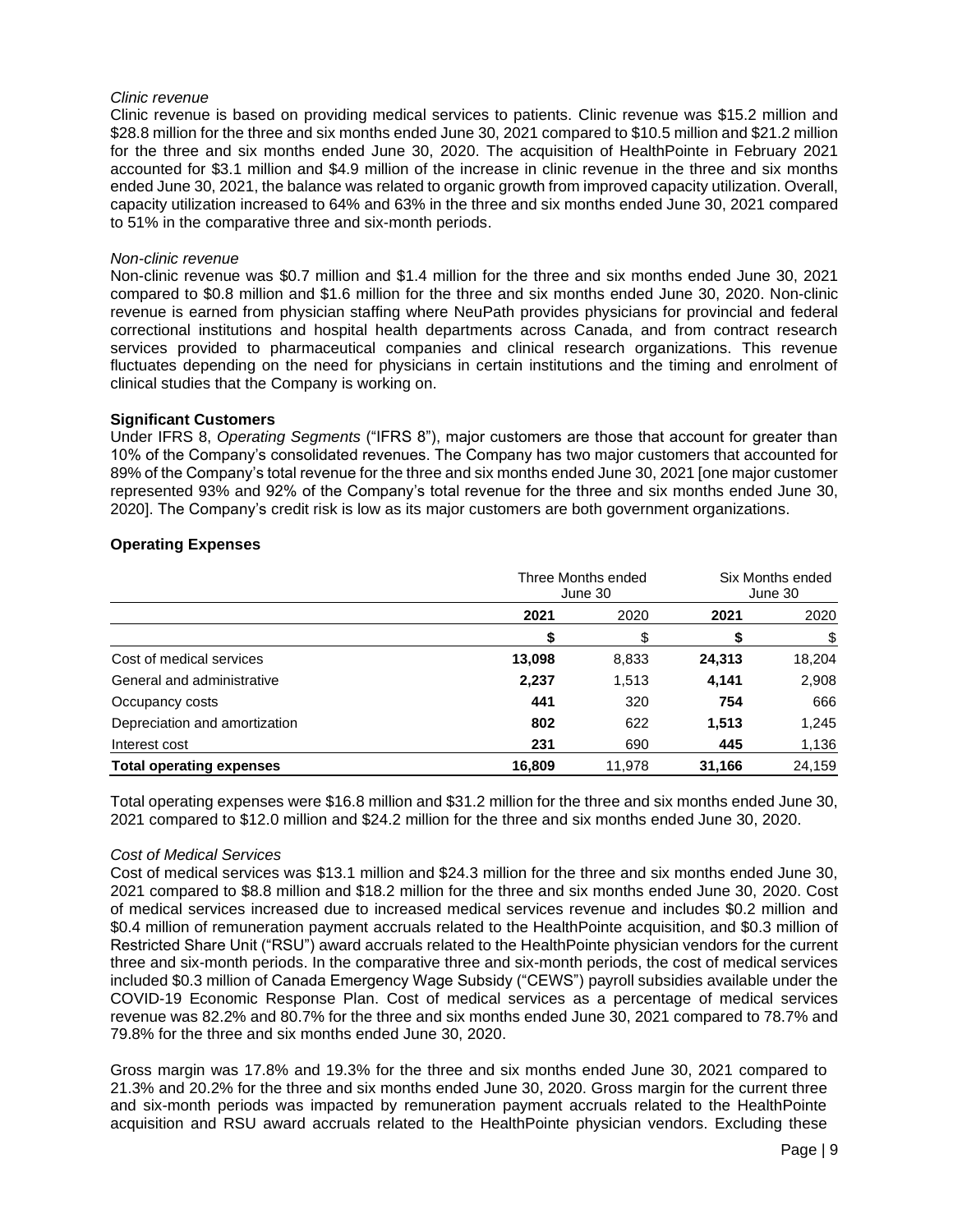transaction-related accruals, gross margin would have been 21.1% and 21.5% for the three and six months ended June 30, 2021.

#### *General and Administrative*

General and administrative ("G&A") expenses increased to \$2.2 million and \$4.1 million for the three and six months ended June 30, 2021 compared to \$1.5 million and \$2.9 million for the three and six months ended June 30, 2020. The increase in G&A expenses was due to the inclusion of HealthPointe and public company costs.

#### *Occupancy Costs*

Occupancy costs were \$0.4 million and \$0.8 million for the three and six months ended June 30, 2021 compared to \$0.3 million and \$0.7 million for the three and six months ended June 30, 2020. Occupancy costs represent the costs related to leased and owned facilities. As at June 30, 2021, the Company leased twelve facilities and owned one facility.

#### *Depreciation and Amortization*

Depreciation and amortization expenses were \$0.8 million and \$1.5 million for the three and six months ended June 30, 2021 compared to \$0.6 million and \$1.2 million for the three and six months ended June 30, 2020. The increase in depreciation and amortization expenses during the current three and six-month periods was due to the acquisition of HealthPointe.

#### *Interest Costs*

Interest costs were \$0.2 million and \$0.4 million for the three and six months ended June 30, 2021 compared to \$0.7 million and \$1.1 million for the three and six months ended June 30, 2020. Interest costs relate to the outstanding debt and interest charges due to accretion of interest related to leases. The decrease is attributable to the conversion of preferred shares and convertible debentures to common shares in June 2020 pursuant to the completion of the Qualifying Transaction (See *Significant Transactions - Qualifying Transaction*).

#### **Loss from Operations**

Loss from operations was \$0.9 million and \$1.0 million for the three and six months ended June 30, 2021 compared to \$0.8 million and \$1.3 million for the three and six months ended June 30, 2020. The increase in loss from operations in the current three-month period related to remuneration payment accruals attributable to the HealthPointe acquisition, and \$0.3 million of RSU award accruals, partially offset by increased medical services revenue. The decrease in loss from operations in the current six-month period related to increased medical services revenue and improved margins on medical services revenue.

## *Other Expenses (Income)*

|                                       | Three Months ended<br>June 30 |       | Six Months ended<br>June 30 |       |
|---------------------------------------|-------------------------------|-------|-----------------------------|-------|
|                                       | 2021                          | 2020  | 2021                        | 2020  |
|                                       |                               |       |                             | \$    |
| Fair value adjustments                |                               | 242   |                             | 405   |
| Finance income                        | (9)                           | (12)  | (18)                        | (24)  |
| Listing expense and transaction costs | 117                           | 2,258 | 540                         | 2,258 |
| <b>Total other expenses</b>           | 108                           | 2.488 | 522                         | 2,639 |

#### *Fair Value Adjustments*

The Company recognized fair value adjustments of \$nil for the three and six months ended June 30, 2021 compared to \$0.2 million and \$0.4 million for the three and six months ended June 30, 2020. Fair value adjustments related to the preferred shares and convertible debentures which were converted to common shares as part of the Qualifying Transaction.

#### *Finance Income*

Finance income was \$9 and \$18 for the three and six months ended June 30, 2021 compared to \$12 and \$24 for the three and six months ended June 30, 2020. Finance income relates to accretion on rent receivables related to subleases at its clinical and office locations in Canada.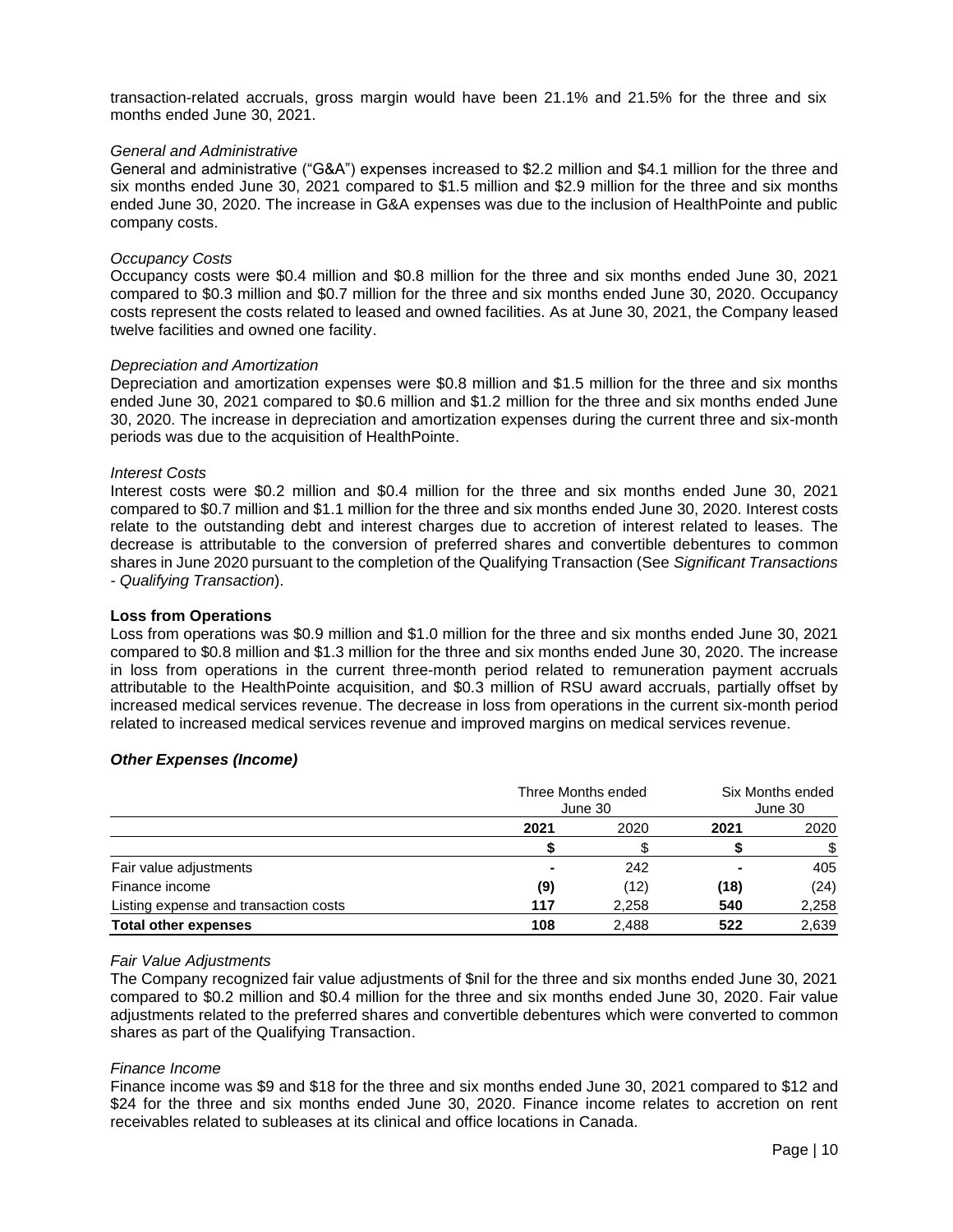### *Listing Expense and Transaction Costs*

Listing expense and transaction costs was \$0.1 million and \$0.5 million for the three and six months ended June 30, 2021 compared to \$2.3 million for the three and six months ended June 30, 2020. In the current three and six-month periods, transaction costs related to the acquisition of HealthPointe and KumoCare. In the comparative six-month period, listing expense and transaction costs related to the Qualifying Transaction and includes a \$1.3 million non-cash item that represented the difference between the purchase price and the net assets acquired.

### **Net Loss and Comprehensive Loss**

|                                 | Three Months ended<br>June 30 |         | Six Months ended<br>June 30 |         |
|---------------------------------|-------------------------------|---------|-----------------------------|---------|
|                                 | 2021                          | 2020    | 2021                        | 2020    |
|                                 |                               |         |                             | \$      |
| Net loss before income taxes    | (990)                         | (3,244) | (1, 568)                    | (3,974) |
| Income tax expense              | 158                           | 107     | 282                         | 207     |
| Net loss and comprehensive loss | (1,148)                       | (3,351) | (1,850)                     | (4,181) |

#### *Income Tax Expense*

Income tax expense was \$0.2 million and \$0.3 million for the three and six months ended June 30, 2021 compared to \$0.1 million and \$0.2 million for the three and six months ended June 30, 2020. The Company's income tax expense related to income generated from two of its wholly owned subsidiaries. The Company has available tax losses within its consolidated operations and is assessing its tax structure.

#### *Net Loss and Comprehensive Loss*

Net loss and comprehensive loss was \$1.1 million and \$1.9 million for the three and six months ended June 30, 2021 compared to \$3.4 million and \$4.2 million for the three and six months ended June 30, 2020. Included in the comparative three and six-month periods is \$2.3 million of transaction costs related to the Company's Qualifying Transaction. The improvement in net loss during the current three and six-month periods was attributable to increased medical services revenue, partially offset by transaction costs related to the HealthPointe acquisition and KumoCare.

## **Segments**

IFRS 8 requires operating segments to be determined based on internal reports that are regularly reviewed by the chief operating decision makers for the purpose of allocating resources to the segment and assessing its performance. The Company has one operating segment: medical services.

## **Liquidity and Capital Resources**

|                                                              | Three Months ended<br>June 30 |         |          | Six Months ended<br>June 30 |
|--------------------------------------------------------------|-------------------------------|---------|----------|-----------------------------|
|                                                              | 2021                          | 2020    | 2021     | 2020                        |
|                                                              | \$                            | \$      | \$       | \$                          |
| Net loss and comprehensive loss                              | (1, 148)                      | (3,351) | (1, 850) | (4, 181)                    |
| Items not involving current cash flows                       | 1,403                         | 2,903   | 2,361    | 4,129                       |
| Cash provided by (used in) operations                        | 255                           | (448)   | 511      | (52)                        |
| Net change in non-cash working capital                       | (643)                         | 741     | (653)    | 1,222                       |
| Cash provided by (used in) operating activities              | (388)                         | 293     | (142)    | 1,170                       |
| Cash provided by (used in) investing activities              | (114)                         | 2,777   | (2,958)  | 2,758                       |
| Cash provided by (used in) financing activities              | (873)                         | (258)   | (1,641)  | (1,522)                     |
| Net change in cash and cash equivalents during the<br>period | (1, 375)                      | 2,812   | (4,741)  | 2,406                       |
| Cash and cash equivalents, beginning of period               | 7,484                         | 477     | 10,850   | 883                         |
| Cash and cash equivalents, end of period                     | 6,109                         | 3,289   | 6,109    | 3,289                       |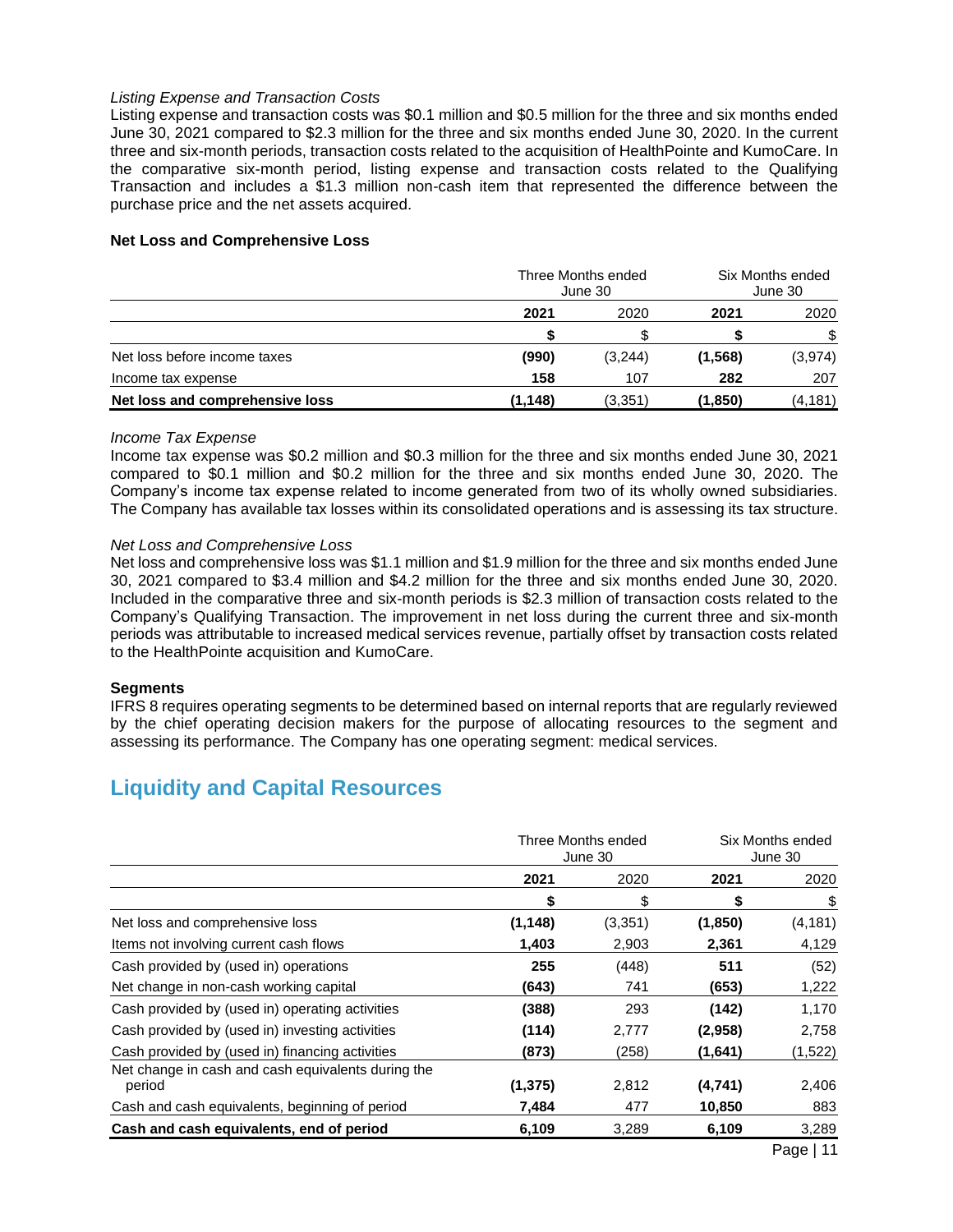## **Cash and Cash Equivalents**

As at June 30, 2021, cash and cash equivalents was \$6.1 million compared to \$10.9 million as at December 31, 2020 and \$3.3 million as at June 30, 2020.

#### **Operating Activities**

Cash used in operating activities was \$0.4 million and \$0.1 million for the three and six months ended June 30, 2021 compared to cash provided by operating activities of \$0.3 million and \$1.2 million for the three and six months ended June 30, 2020.

The \$0.7 million increase in cash used in operating activities for the three months ended June 30, 2021 compared to the three months ended June 30, 2020 related to a working capital investment of \$0.6 million, due to an increase in accounts receivable compared to a \$0.7 million working capital recovery in the comparative three-month period.

The \$1.3 million increase in cash used in operating activities for the six months ended June 30, 2021 compared to the six months ended June 30, 2020 related to a working capital investment of \$0.7 million due to an increase in accounts receivable compared to a \$1.2 million working capital recovery in the comparative six-month period.

#### **Investing Activities**

Cash used in investing activities was \$0.1 million for the three months ended June 30, 2021 compared to cash provided by investing activities of \$2.8 million for the three months ended June 30, 2020. Cash used in investing activities for the current quarter related to \$38 for the acquisition of equipment for medical clinics and \$76 related to the development of software assets. Cash provided by investing activities in the comparative period related to cash received by the Company of \$2.8 million upon completion of the Qualifying Transaction.

Cash used in investing activities was \$3.0 million for the six months ended June 30, 2021 compared to cash provided by investing activities of \$2.8 million for the six months ended June 30, 2020. Cash used in investing activities for the current six-month period primarily related to the acquisition of HealthPointe (see *Significant Transactions - HealthPointe Acquisition*). Cash provided by investing activities for the six months ended June 30, 2020 related to cash received by the Company of \$2.8 million upon completion of the Qualifying Transaction.

#### **Financing Activities**

Cash used in financing activities was \$0.9 million for the three months ended June 30, 2021 compared to \$0.3 million for the three months ended June 30, 2020. In the current quarter, cash used in financing activities was related to \$0.9 million in repayments of long-term debt and lease obligations. Cash used in financing activities for the comparative quarter was related to \$0.4 million in lease obligation payments, partially offset by advances of long-term debt.

Cash used in financing activities was \$1.6 million for the six months ended June 30, 2021 compared to \$1.5 million for the six months ended June 30, 2020. In the current six-month period, cash used in financing activities was related to repayments of long-term debt and lease obligations. Cash used in financing activities for the comparative period was related to lease obligation payments and a \$0.6 million payment for the InMedic acquisition that was deferred for two years as part of the acquisition consideration.

## **Working Capital**

The Company defines working capital as current assets, less accounts payable and accrued liabilities, provisions and current income tax liabilities. The Company anticipates that its current working capital and the revenue it expects to generate from its continuing operations will be sufficient to satisfy its current debt obligations and working capital needs for the next 12 months. The Company's ability to satisfy its noncurrent debt obligations will depend principally upon its future operating performance.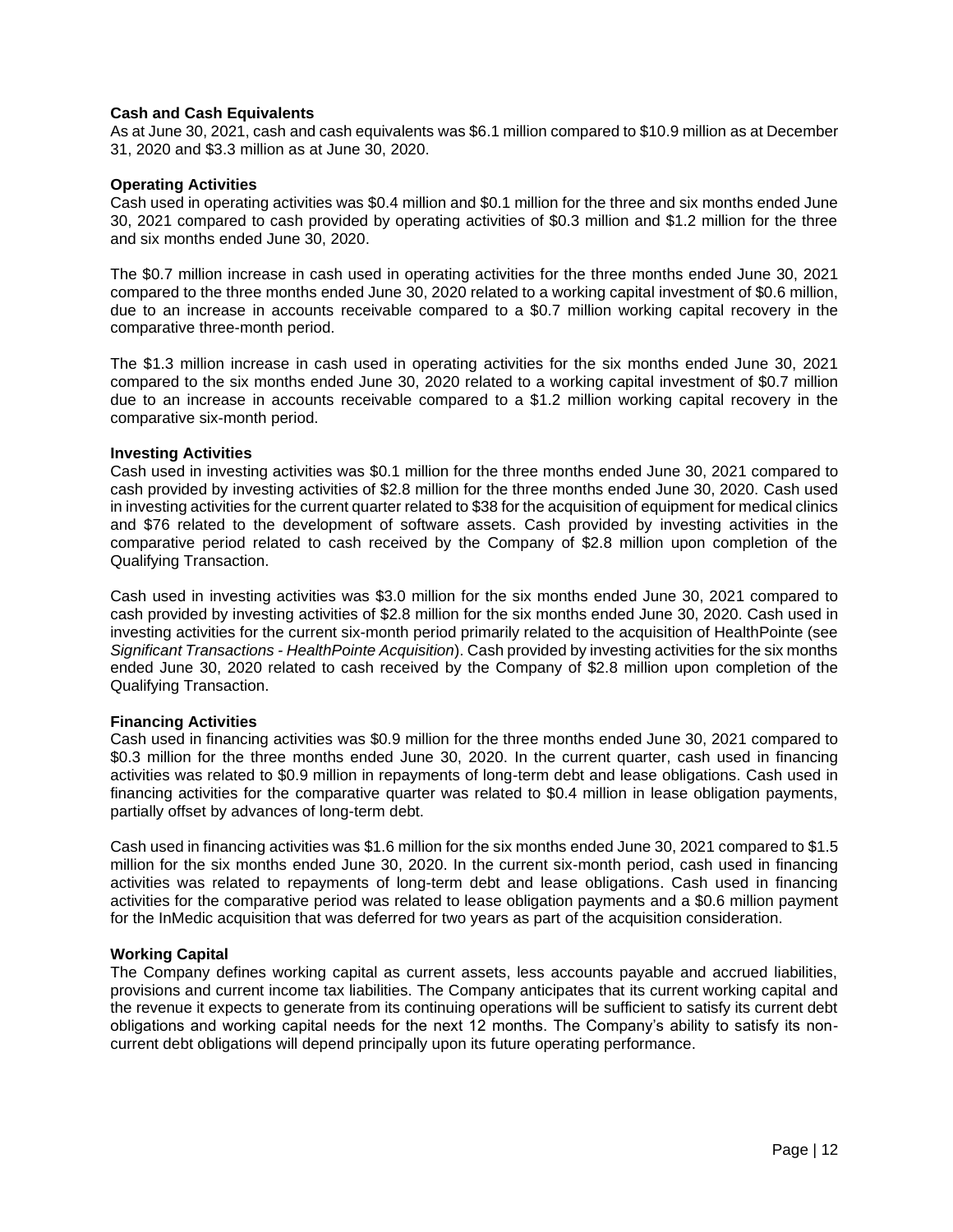## **Capital Structure**

The Company's strategy includes organic growth through improved capacity utilization and growth through strategic acquisition. To execute this strategy, the Company may need to access additional resources under existing loan arrangements or seek alternate sources of financing, including through equity issuances.

The Company expects to continue to be able to meet all obligations as they become due using some or all of the following sources of liquidity: cash flow generated from operations, existing cash and cash equivalents on hand and additional borrowing capacity under its senior secured term loan facility. In addition, subject to market conditions, the Company may raise additional funding through equity financing. The Company believes that its capital structure will provide financial flexibility to pursue future growth strategies. However, the Company's ability to fund operating expenses and debt service requirements will depend on, among other things, future operating performance, which will be affected by general economic, industry, financial and other factors, including the impact of the COVID-19 pandemic and other factors beyond the Company's control (See *Risk Factors)*.

## **Selected Quarterly Information**

The following is selected quarterly financial information for the Company over the last eight quarterly reporting periods:

|                                 | Q <sub>2</sub><br>2021 | Q <sub>1</sub><br>2021 | Q4<br>2020 | Q3<br>2020 | Q2<br>2020 | Q <sub>1</sub><br>2020 | Q4<br>2019 | Q3<br>2019 |
|---------------------------------|------------------------|------------------------|------------|------------|------------|------------------------|------------|------------|
|                                 | \$                     | \$                     | \$         | \$         | \$         | \$                     | \$         | \$         |
| Clinic revenue                  | 15,211                 | 13.542                 | 12,243     | 11,434     | 10.452     | 10,792                 | 12,234     | 11,967     |
| Non-clinic revenue              | 716                    | 651                    | 567        | 571        | 770        | 810                    | 809        | 702        |
| Total operating expenses        | 16,809                 | 14,357                 | 13,652     | 12,116     | 11,978     | 12,181                 | 14,374     | 13,098     |
| Other expenses (income)         | 108                    | 414                    | (56)       | (11)       | 2,488      | 151                    | 1,888      | 79         |
| Net loss and comprehensive loss | (1, 148)               | (702)                  | (587)      | (290)      | (3, 351)   | (830)                  | (2,761)    | (589)      |
| Adjusted EBITDA <sup>1</sup>    | 766                    | 1,040                  | 116        | 735        | 600        | 524                    | 464        | 660        |
| Net loss per common share       |                        |                        |            |            |            |                        |            |            |
| - basic and diluted             | (0.03)                 | (0.02)                 | (0.02)     | (0.01)     | (0.19)     | (0.05)                 | (0.17)     | (0.04)     |

<sup>1</sup> Adjusted EBITDA is a non-IFRS measure. Please refer to *Non-IFRS Financial Measures* above.

# **Financial Instruments**

## **Classification of Financial Instruments**

Financial assets and financial liabilities are measured on an ongoing basis at fair value or amortized cost. The classification of the financial instruments, as well as their carrying values, are shown in the table below:

|                                                | June 30, 2021 | December 31, 2020 |
|------------------------------------------------|---------------|-------------------|
|                                                | \$            | \$                |
| Financial assets at amortized cost             |               |                   |
| Cash and cash equivalents                      | 6,109         | 10,850            |
| Accounts receivable                            | 9,682         | 7,672             |
| Total financial assets                         | 15,791        | 18,522            |
| <b>Financial liabilities at amortized cost</b> |               |                   |
| Accounts payable and accrued liabilities       | 7,647         | 5,612             |
| <b>Provisions</b>                              |               | 150               |
| Due to related parties                         | 3,674         | 3,674             |
| Long-term debt                                 | 5,558         | 4,329             |
| Lease obligations                              | 7,997         | 4,672             |
| <b>Total financial liabilities</b>             | 24,876        | 18,437            |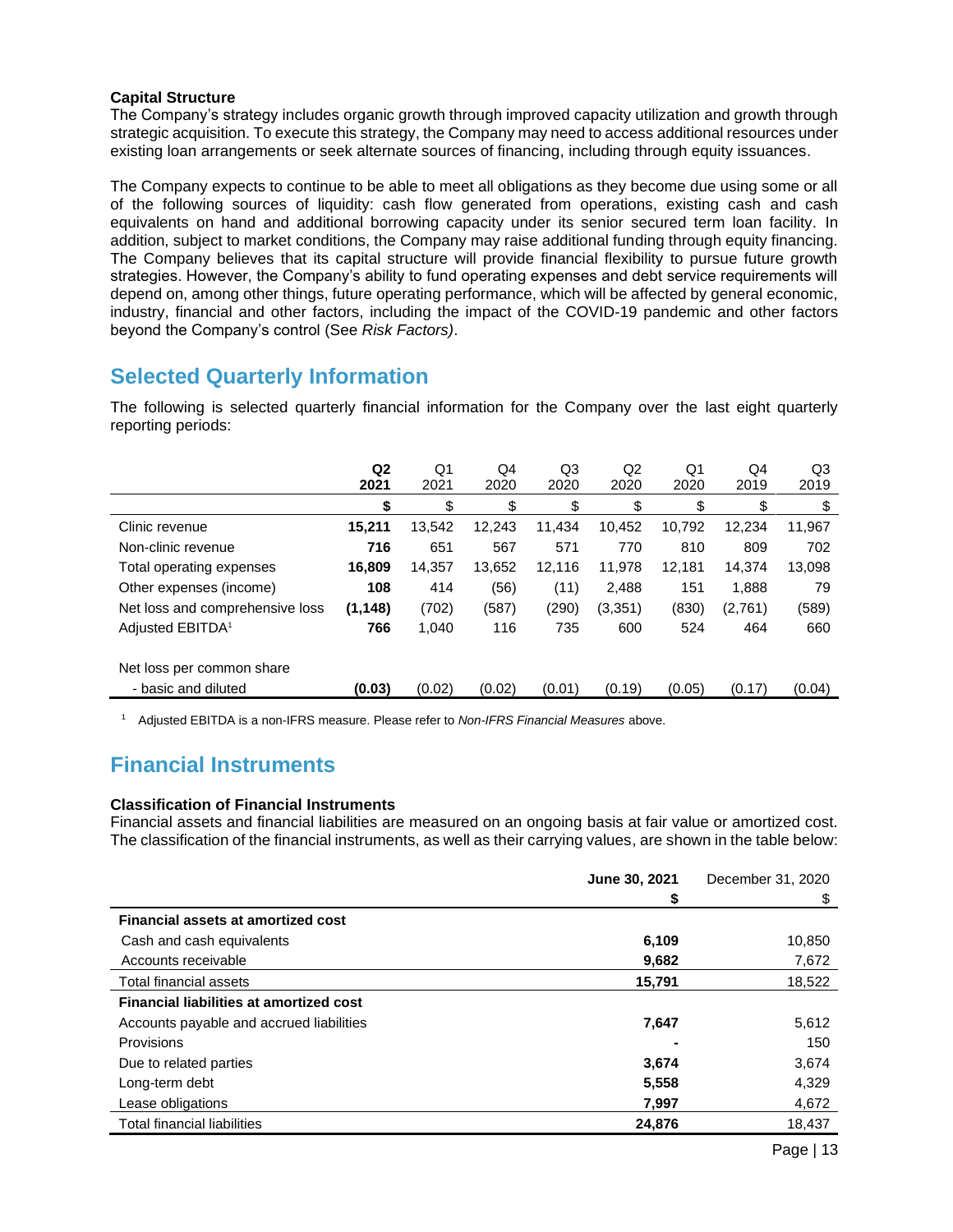The Company's financial instruments are measured at amortized cost and their fair values approximate carrying values.

### **Financial Instruments**

IFRS 13, *Fair Value Measurements* requires disclosure of a three-level hierarchy that reflects the significance of the inputs used in making fair value measurements. All assets and liabilities for which fair value is measured or disclosed in the financial statements are categorized within the fair value hierarchy, described as follows, based on the lowest level input that is significant to the fair value measurement as a whole:

- Level 1 Unadjusted quoted prices at the measurement date for identical assets or liabilities in active markets.
- Level 2 Observable inputs other than quoted prices in Level 1, such as quoted prices for similar assets and liabilities in active markets; quoted prices for identical or similar assets and liabilities in markets that are not active; or other inputs that are observable or can be corroborated by observable market data.
- Level 3 Significant unobservable inputs that are supported by little or no market activity.

The Company reviews the fair value hierarchy classification on a quarterly basis. Changes to the ability to observe valuation inputs may result in a reclassification of levels for certain securities within the fair value hierarchy. The Company did not have any transfer of assets or liabilities between Level 1, Level 2 and Level 3 of the fair value hierarchy during the three and six months ended June 30, 2021 and 2020.

## **FINANCIAL RISK MANAGEMENT**

The Company is exposed in varying degrees to a variety of financial instrument related risks. The Board of Directors mitigates these risks by assessing, monitoring and approving the Company's risk management process. This is not an exhaustive list of all risks nor will the mitigation strategies eliminate all risks listed.

## **Credit Risk**

The Company, in the normal course of business, is exposed to credit risk from its customers. Credit risk is the risk of an unexpected loss if a counterparty to a financial instrument fails to meet its contractual obligations. The Company is exposed to credit risk on its cash and cash equivalents and accounts receivable. The Company's objective with regards to credit risk in its operating activities is to reduce its exposure to losses. As the Company does not utilize credit derivatives or similar instruments, the maximum exposure to credit risk is the full amount of the carrying value of its cash and cash equivalents and accounts receivable.

The Company's accounts receivable relates to medical services revenue earned from its customers. Credit risk is low as the Company's major customers are government organizations. Non-government customers include private health plans and employers, and do not significantly impact the Company's credit risk.

The Company's cash and cash equivalents is held with multiple financial institutions in various bank accounts. These financial institutions include three major banks in Canada, which the Company believes lessens the degree of credit risk. Cash and cash equivalents include cash on hand and current balances with banks and similar institutions, including money market mutual funds, which are readily convertible into known amounts of cash and have an insignificant risk of changes in value.

As a result of COVID-19, the Company has not noted a significant change in the credit risk of its financial instruments.

## **Liquidity Risk**

Liquidity risk is the risk that the Company will encounter difficulties in meeting its financial liability obligations as they become due. The Company's objective is to provide for expected cash requirements and accommodate for changes in liquidity needs. The Company manages this risk by managing its capital structure through continuous monitoring of its actual and projected cash flows.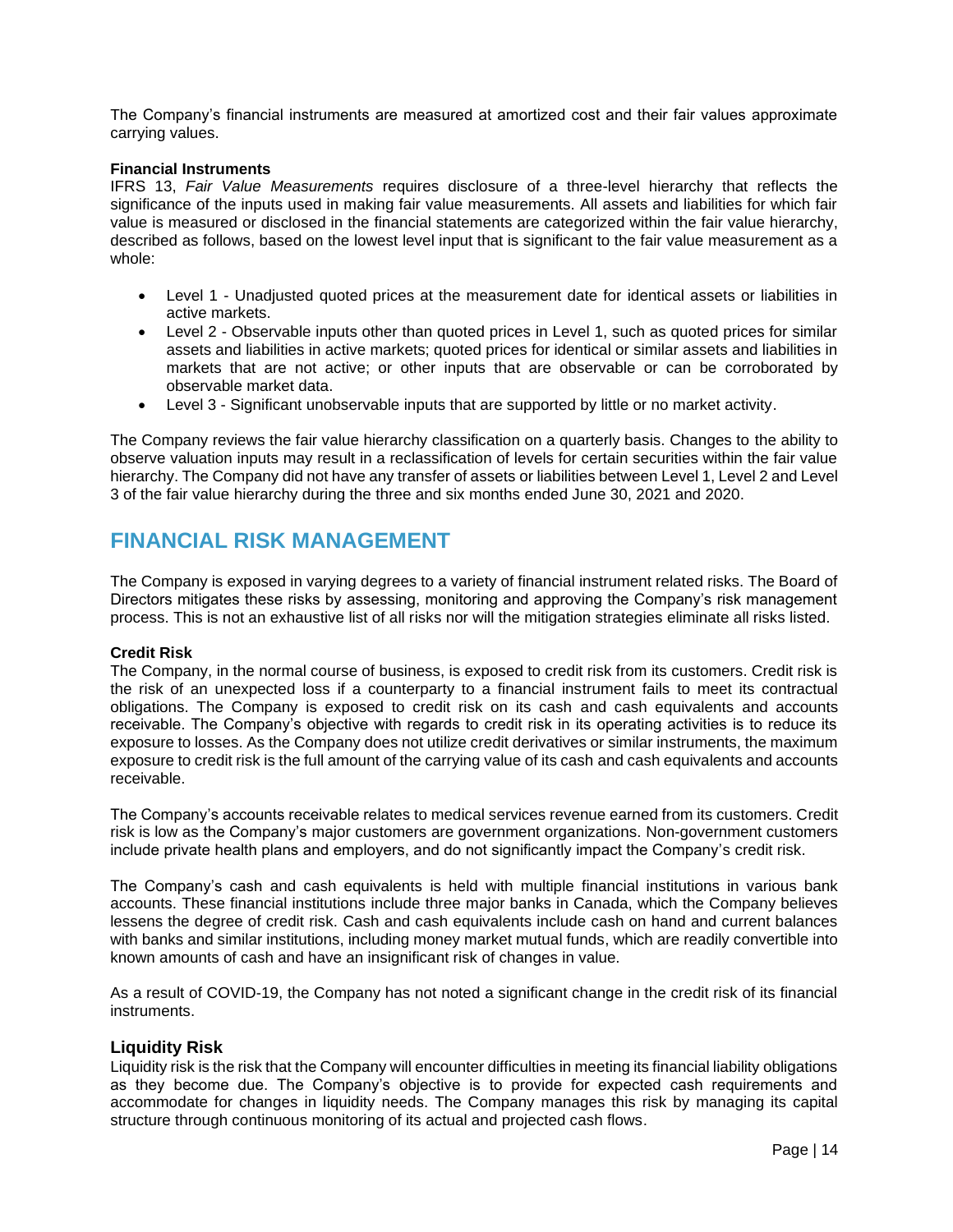As a result of COVID-19, the Company has reviewed the working capital requirements needed for medical supplies and the additional safety protocols that were implemented to comply with guidelines from the Ontario Government.

As at June 30, 2021, the Company's financial liabilities had contractual maturities as summarized below:

|                              |              | <b>Current</b> |                          | <b>Non-current</b> |           |
|------------------------------|--------------|----------------|--------------------------|--------------------|-----------|
|                              |              | Within 12      | 1 to $2$                 | $3$ to 5           |           |
|                              | <b>Total</b> | <b>Months</b>  | Years                    | Years              | > 5 years |
|                              |              | \$             |                          |                    |           |
| Accounts payable and accrued |              |                |                          |                    |           |
| liabilities                  | 7,647        | 7,647          | $\overline{\phantom{0}}$ |                    |           |
| Due to related parties       | 3,674        | 3,674          | $\overline{\phantom{a}}$ |                    |           |
| Long-term debt               | 5,558        | 4,255          | 256                      | 1,047              |           |
| Lease obligations            | 7,997        | 1,374          | 2,339                    | 1,347              | 2,937     |
|                              | 24,876       | 16,950         | 2,595                    | 2,394              | 2,937     |

The Company believes that its current working capital will be sufficient to satisfy its current debt obligations; however, the Company's ability to satisfy its non-current debt obligations will depend principally upon its future operating performance. The Company's inability to generate sufficient cash flow to satisfy its debt service obligations or to refinance its obligations on commercially reasonable terms could materially adversely impact the Company's business, financial condition or operating results.

## **Interest Rate Risk**

Financial instruments that potentially subject the Company to cash flow interest rate risk are those assets and liabilities with a variable interest rate. Only two of the Company's loan facilities included in long-term debt have a variable interest rate. Accordingly, with respect to the carrying and fair values of interestbearing liabilities, an assumed 25-basis point increase or decrease in interest rates would not have a significant impact on net loss and comprehensive loss.

Financial assets and financial liabilities that bear interest at fixed rates are subject to fair value interest rate risk. The Company's lease obligations and long-term debt are at fixed rates of interest. Those that are noninterest bearing are carried at amortized cost and calculated using discount rates appropriate to the related debt.

The Company's policy is to minimize interest rate cash flow risk exposures on its long-term financing.

## **Litigation**

From time to time, during the ordinary course of business, the Company may be threatened with, or may be named as, a defendant in various legal proceedings, including lawsuits. Such proceedings may include, but are not limited to product liability, personal injury, breach of contract and lost profits or other consequential damage claims. Currently, there are no material ongoing proceedings.

# **Off-Balance Sheet Arrangements**

The Company does not have any off-balance sheet arrangements.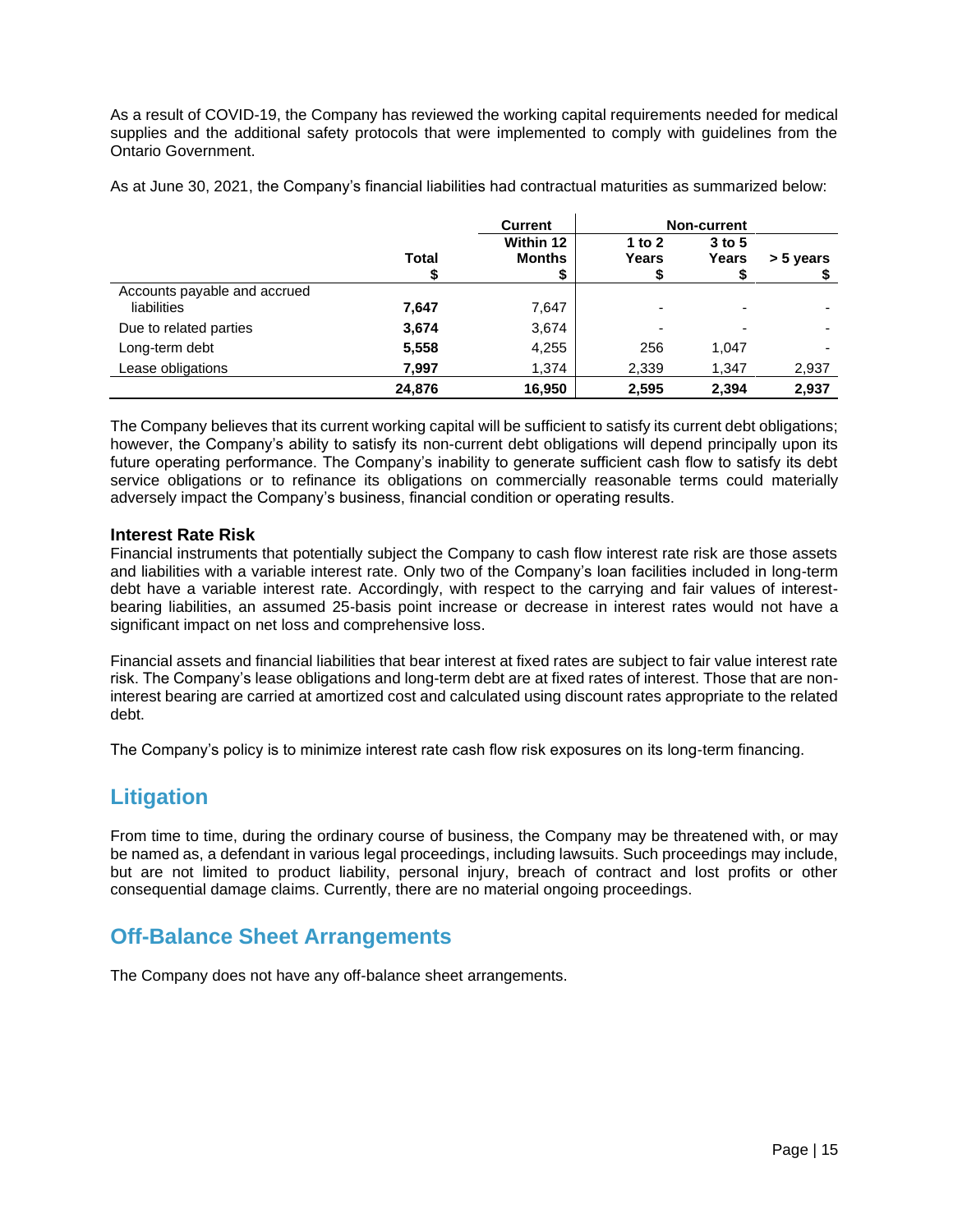# **Related Party Transactions**

The Company's related parties include certain investors and shareholders, subsidiaries and key management personnel.

### **Loans from Related Parties**

The following related party balances were outstanding as at:

|                                       | December 31, 2020<br>June 30, 2021 |       |
|---------------------------------------|------------------------------------|-------|
|                                       |                                    |       |
| Due to Bloom Burton & Co. Inc.        | 3.631                              | 3,631 |
| Due to Bloom Burton Development Corp. | 43                                 | 43    |
|                                       | 3.674                              | 3.674 |

The amount due to Bloom Burton & Co. Inc. ("BBCI"), a shareholder of the Company, is non-interest bearing, unsecured and due on demand. BBCI has agreed not to call the loan prior to December 31, 2022.

The amount due to Bloom Burton Development Corp. ("BBDC"), a shareholder of the Company, is noninterest bearing, unsecured and due on demand. BBDC has agreed not to call the loan prior to December 31, 2022.

## **Outstanding Share Data**

As at June 30, 2021, the Company had (i) 45,068,446 common shares, (ii) 23,681,153 common share purchase warrants (with strike prices ranging from \$0.0001 to \$2.00 per common share), (iii) 198,175 restricted share units (all unvested) and (iv) 1,598,572 stock options (of which 421,123 have vested), issued and outstanding. The fully diluted number of common shares outstanding at the date hereof is 70,546,346.

On February 23, 2021, 3,225,000 prepaid warrants with a fair value of \$3.0 million and exercise price of \$0.0001 were exercised for common shares. The Company received nominal cash proceeds upon exercise.

During the three months ended June 30, 2021, 322,458 of stocks options with an exercise price of \$1.00 expired.

During the six months ended June 30, 2021, 1,953,750 warrants with an exercise price of \$1.00 expired.

## **Critical Accounting Policies and Estimates**

The preparation of the Consolidated Financial Statements in conformity with IFRS requires management to make estimates and assumptions at the date of the Consolidated Financial Statements that affect the reported amounts of assets and liabilities, the disclosure of contingent assets and liabilities and the reported amounts of revenue and expenses during the reporting periods. Management has identified accounting estimates that it believes are most critical to understanding the Consolidated Financial Statements and those that require the application of management's most subjective judgments, often requiring the need to make estimates about the effect of matters that are inherently uncertain and may change in subsequent periods. The Company's actual results could differ from these estimates and such differences could be material. All significant accounting policies are disclosed in Note 4, *Adoption of New Accounting Standards*  and Note 5, *Summary of Significant Accounting Policies* of the Company's annual Consolidated Financial Statements for the year ended December 31, 2020*.*